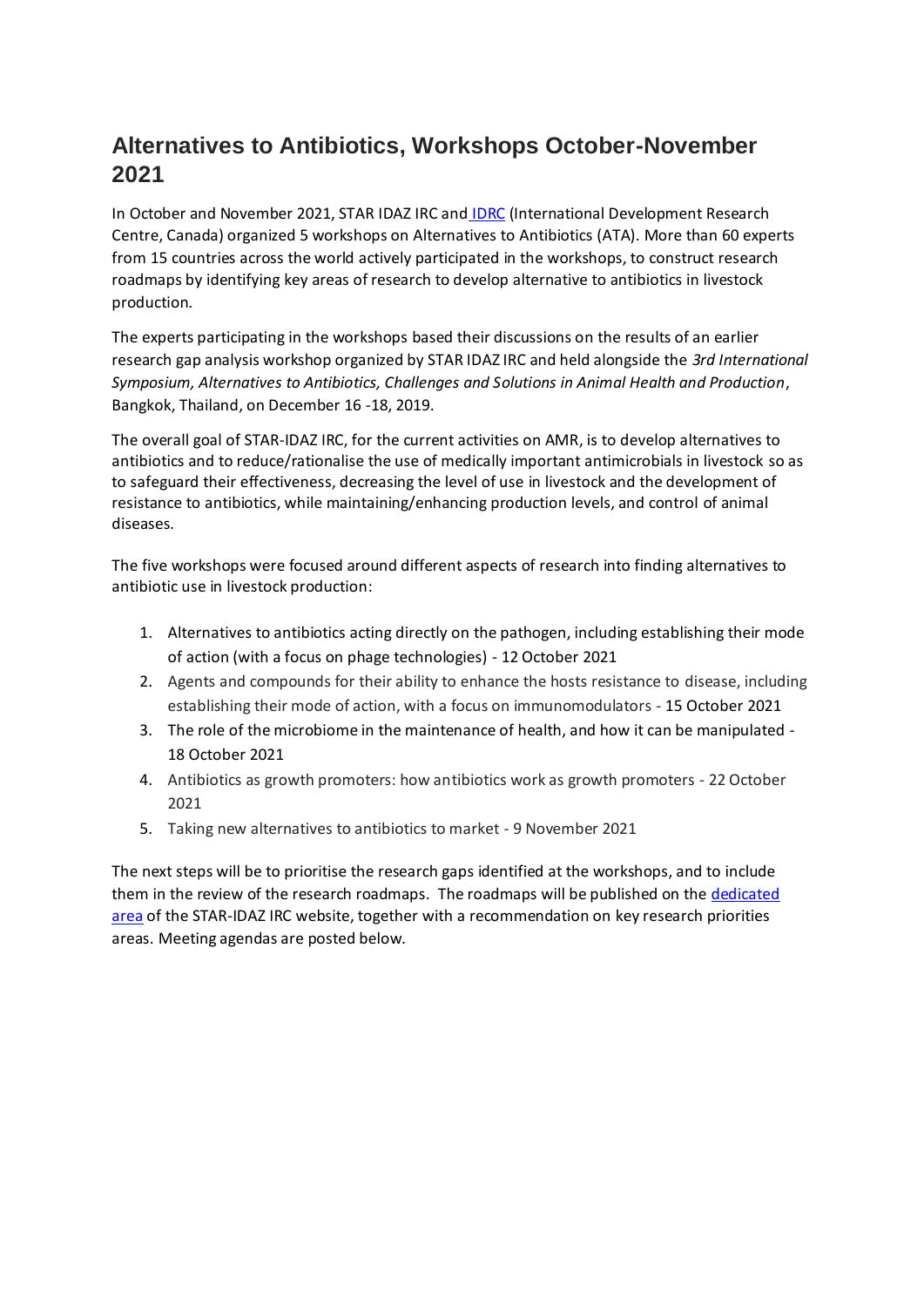# **Alternatives to Antibiotics Webinar 1**

*Alternatives to antibiotics acting directly on the pathogen, including establishing their mode of action (with a focus on phage technologies)*

### **Tuesday 12th October 2021 16:00 – 18:00 CET AGENDA**

- 1. Welcome and overview of the workshop objectives
- 2. Background to IDRC and STAR-IDAZ International Research consortium
	- a. Overview
	- b. Research roadmaps
	- c. Logical Framework for structuring research needs on ATA
- 3. Target Product Profile
- 4. Validate previous consultation of research needs
- 5. Prioritisation of research gaps

# *Goal of STAR-IDAZ IRC:*

To coordinate research at the international level to contribute to new and approved animal health strategies for at least 30 priority diseases/infections/issues.

# *Objectives of the meeting:*

To identify and prioritise the research needs relating to identify alternatives to antibiotics acting directly on the pathogen, including establishing their mode of action (with a focus on phage technologies) and taking these to market

To validate the previous consultations relating to new alternatives to antibiotics acting directly on the pathogen, with a focus on phage technologies.

# **Alternatives to Antibiotics Webinar 2**

*Agents and compounds for their ability to enhance the hosts resistance to disease, including establishing their mode of action, with a focus on immunomodulators*

#### **Friday 15th October 2021 15:00 – 17:00 CET AGENDA**

- 1. Welcome and overview of the workshop objectives
- 2. Background to IDRC and STAR-IDAZ International Research consortium
	- a. Overview
		- b. Research roadmaps
		- c. Logical Framework for structuring research needs on ATA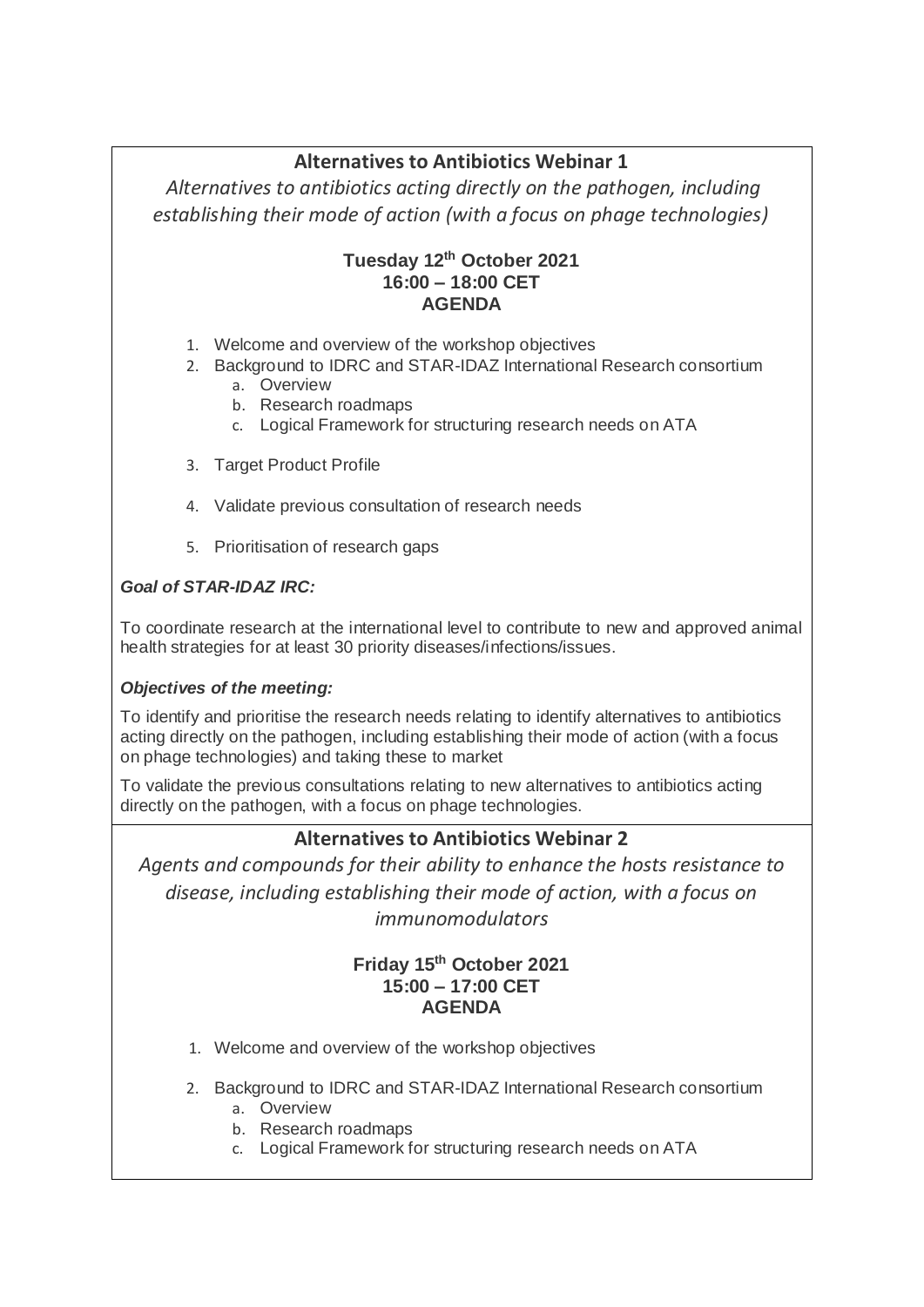- 3. Target Product Profile
- 4. Validate previous consultation of research needs
- 5. Prioritisation of research gaps

#### *Goal of STAR-IDAZ IRC:*

To coordinate research at the international level to contribute to new and approved animal health strategies for at least 30 priority diseases/infections/issues.

#### *Objectives of the meeting:*

To identify and prioritise the research needs to identify agents/compounds for their ability to enhance the hosts resistance to disease, including establishing their mode of action, with a focus on immunomodulators, and how these could be taken to market.

To validate the previous consultations relating the research needs required to identify agents/compounds with the ability to enhance the hosts resistance to disease, including establishing their mode of action, with a focus on immunomodulators.

# **Alternatives to Antibiotics Webinar 3**

*The role of the microbiome in the maintenance of health, and how it can be manipulated*

#### **Monday 18th October 2021 15:00 – 17:00 CET AGENDA**

- 1. Welcome and overview of the workshop objectives
- 2. Background to IDRC and STAR-IDAZ International Research consortium
	- a. Overview
	- b. Research roadmaps
	- c. Logical Framework for structuring research needs on ATA
- 3. Target Product Profile
- 4. Validate previous consultation of research needs
- 5. Prioritisation of research gaps

#### *Goal of STAR-IDAZ IRC:*

To coordinate research at the international level to contribute to new and approved animal health strategies for at least 30 priority diseases/infections/issues.

#### *Objectives of the meeting:*

To identify and prioritise the research needs relating to the role of the microbiome in the maintenance of health, and how it can be manipulated and taking these to market

To validate the previous consultations relating to the role of the microbiome and how it can be manipulated.